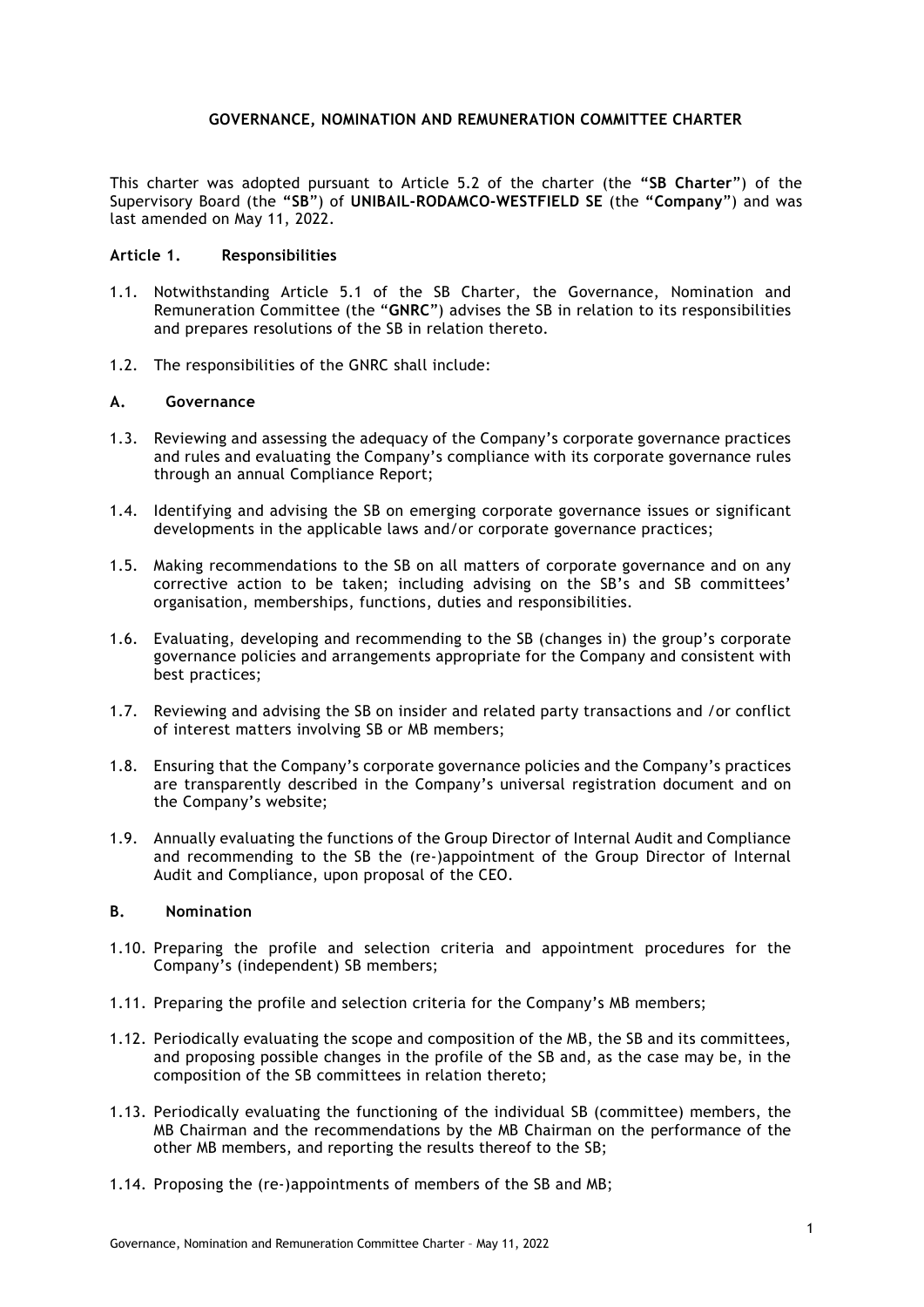- 1.15. Supervising the policy of the MB in relation to the selection and appointment criteria for senior management; reviewing the Company's human resources policy;
- 1.16. Preparing the annual SB self-assessment process: the SB itself; the SB in relation to the MB; the Secretariat supporting the SB;
- 1.17. Such other nomination and related matters as may come to the attention of the GNRC.

# **C. Remuneration**

- 1.18. Preparing a proposal for the SB concerning the remuneration of the Company's Chairman of the MB and the recommendations by the MB Chairman for the remuneration of the other MB members, including where relevant but not limited to the terms and conditions of their contracts, bonus, pension rights, Company's long-term incentive plan and/or other incentive arrangements, severance pay and other forms of compensation as well as the performance criteria and the application thereof;
- 1.19. Reviewing and preparing proposals for the SB on the Company's remuneration policy;
- 1.20. Reviewing the allocation of Performance Stock Options and Performance Shares;
- 1.21. Such other, remuneration related, matters as may come to the attention of the GNRC;
- 1.22. Subject to, if applicable, the vote of such remuneration at a Shareholders' General Meeting pursuant to applicable law.

## **Article 2. Composition, Expertise and Independence of the GNRC**

- 2.1. The GNRC shall consist of at least 4 members.
- 2.2. At least 3/4 of the members of the GNRC shall be independent within the meaning of Article 3.4 of the SB Charter.
- 2.3. The GNRC shall be assisted by the Chief Resources and Sustainability Officer, the Group General Counsel and the SB Secretary.

## **Article 3. Chair**

The Chair of the GNRC, appointed by the SB, shall be primarily responsible for the proper functioning of the GNRC. He/she shall act as the spokesperson of the GNRC and shall be the main contact for the SB and the MB.

#### **Article 4. GNRC Meetings (committee calendar, participants, minutes)**

- 4.1. The GNRC will hold a meeting at least 2 times a year and whenever one or more SB or MB members request a meeting. GNRC meetings are generally held at the Company's registered office, but may also take place elsewhere.
- 4.2. GNRC meetings shall be convened by the SB Secretary on behalf of the SB or MB member(s) requesting the meeting. Where practically possible, notices convening a meeting and the agenda of items to be considered and discussed therein shall be received by the GNRC members at least 3 days prior to the meeting.
- 4.3. Meetings of the GNRC shall be attended by its members and by the persons invited by the Chair of the GNRC. The MB Chairman, the Chief Resources and Sustainability Officer and the Group General Counsel shall attend the meetings unless the GNRC expresses a wish to meet without them.
- 4.4. The meetings of the GNRC shall be held in English and minutes of the meeting shall be